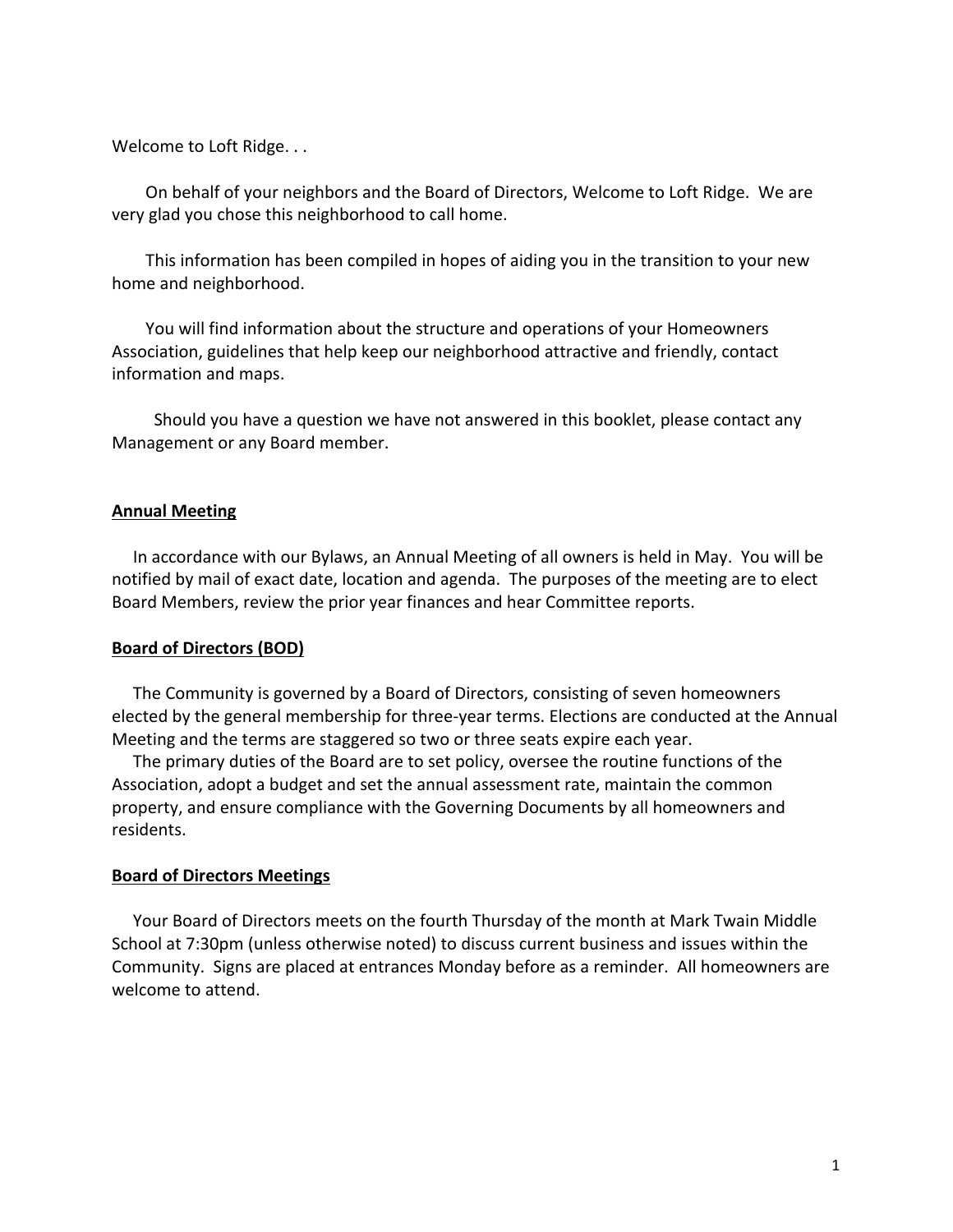### **Budget/Association Dues**

The Loft Ridge Homeowners Association (LRHOA) operates on a fiscal year (FY), July 1–June 30. The budget is approved by the BOD at the April Board Meeting.

Revenues for the upcoming FY are predicated on the amount of dues homeowners pay. As part of the budget process, the BOD determines the annual dues, the amount of which you will be advised in writing, mailed no later than May 31.

The dues are effective July 1 and the increase is limited to 5% over the previous maximum annual assessment plus the increase of insurance premiums over the previous FY. Any dues increase in excess of these parameters must be approved by  $2/3$  of the membership at a Special Meeting.

# **Committees**

Architectural Control Committee (ACC). Our governing documents require an ACC, which is comprised of a minimum of three volunteer homeowners. The Committee's primary responsibilities are to review and approve or disapprove all requests submitted for exterior changes and to ensure the Architectural Guidelines are followed. Meetings are held on the 2<sup>nd</sup> Wednesday of each month.

Communications Committee. Writing the quarterly Loft Ridge Limelight is the main focus, and creation of as-needed flyers.

Neighborhood Watch Committee. This group concentrates on promoting Community awareness of good safety habits and works with our Fairfax County Police assigned representative.

# **Communications**

With your quarterly dues statement, you will receive a copy of the Loft Ridge Limelight. You can communicate with your neighbors via group@loftridge.com. To join, send an email to management@loftridge.com

# **Community Amenities**

Tennis Courts. There are two tennis courts located on Ridge View Drive exclusively for the use of residents and their guests. The courts are normally locked; the combination is changed May 1 and the new one can be obtained from Management or any Board Member. Please use the tennis courts for tennis only. Skates, skateboards, bikes, motorized vehicles and such will cause damage to the surface which is costly to repair and will void the warranty.

Tot Lots/Playgrounds. There are two play areas within Loft Ridge (see maps). One is on the far end of Ridge View Drive and the other at the end of Evergreen Knoll Court (not visible from parking area). We encourage children to make use of them and encourage parents to ensure their children's supervision.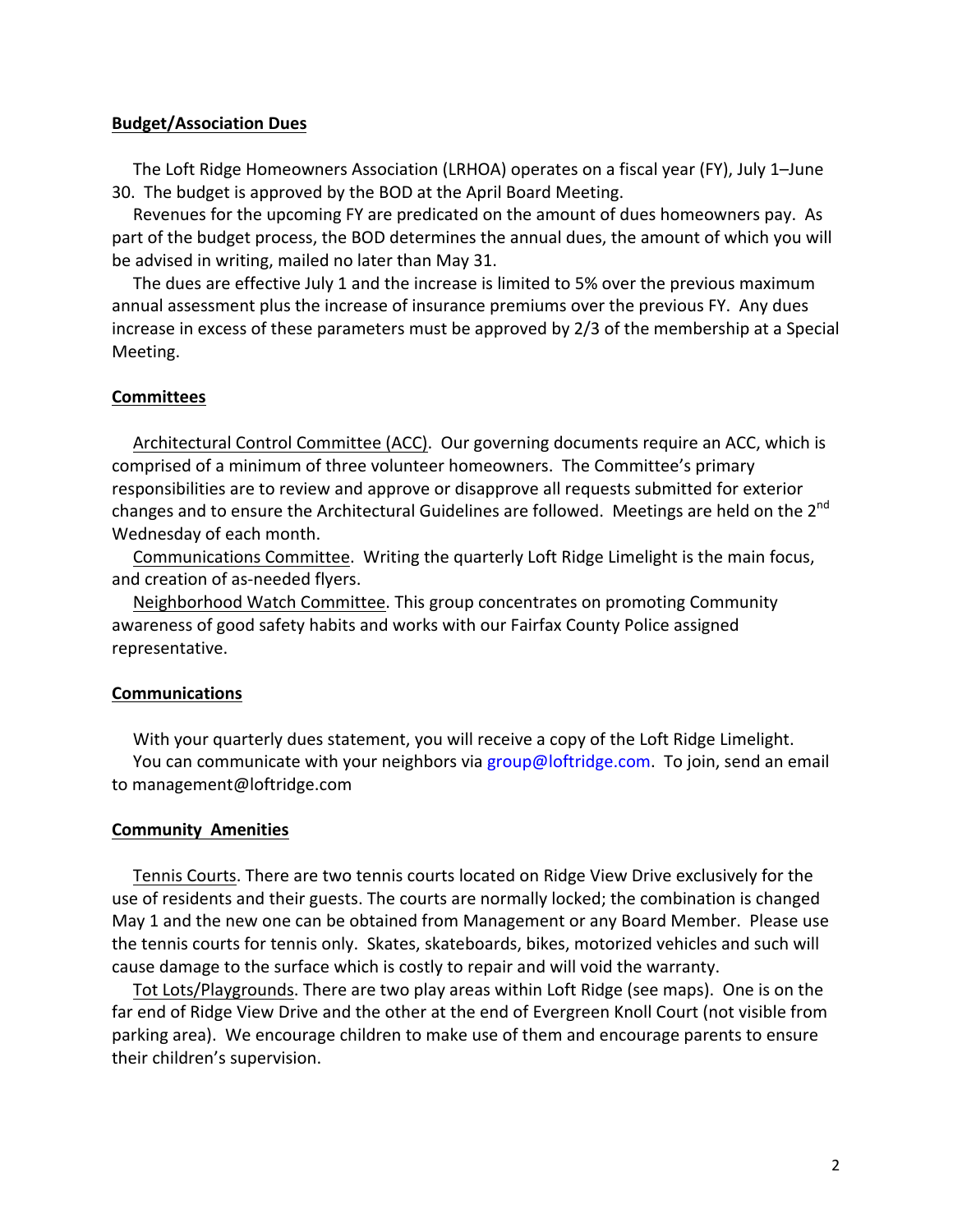Walking Trail. Residents enjoy a long, paved walking trail through the land which is part of the Fairfax County Park System. (See maps). If you treat your pet to a "walk in the park", please remember to use a leash and clean up after your pet.

No motorized vehicles of any kind are permitted in any area of the park including the asphalt trail.

# **Exterior Changes**

Refer to the Community Handbook to determine if a desired change needs ACC approval.

# **Governing Documents**

Our Association is governed by a series of legal documents, some of which were given to you in your Disclosure Packet. In order of legal precedence these documents include:

Virginia Property Owners Association Act (POA)

 Virginia Non-Stock Corporation Act 

Declaration of Covenants, Conditions and Restrictions (CC&Rs)

 Bylaws 

Articles of Incorporation

 Rules and Regulations 

 Community Handbook and Architectural Guidelines

# **Grounds Maintenance**

Part of your Association dues funds a Grounds Maintenance Contract. This contracts covers fertilization, edging and mowing of the common grounds.

Owners are required to maintain the grass or ground cover on their own lots, keep shrubs and trees trimmed, and flower beds weeded. All of your plantings must be within your property line. ACC approval is required before making some changes such as border materials or planting trees.

# **Home Maintenance**

To preserve the value and contribute to the uniform appearance of the Community, you should perform regular maintenance. This includes painting the railings, trim, eaves, doors, and shutters; pressure washing siding, fences and decks; repairing windows, roofs, storm doors etc; pruning shrubs and trees, spreading mulch and keeping the lawn mowed. Some modifications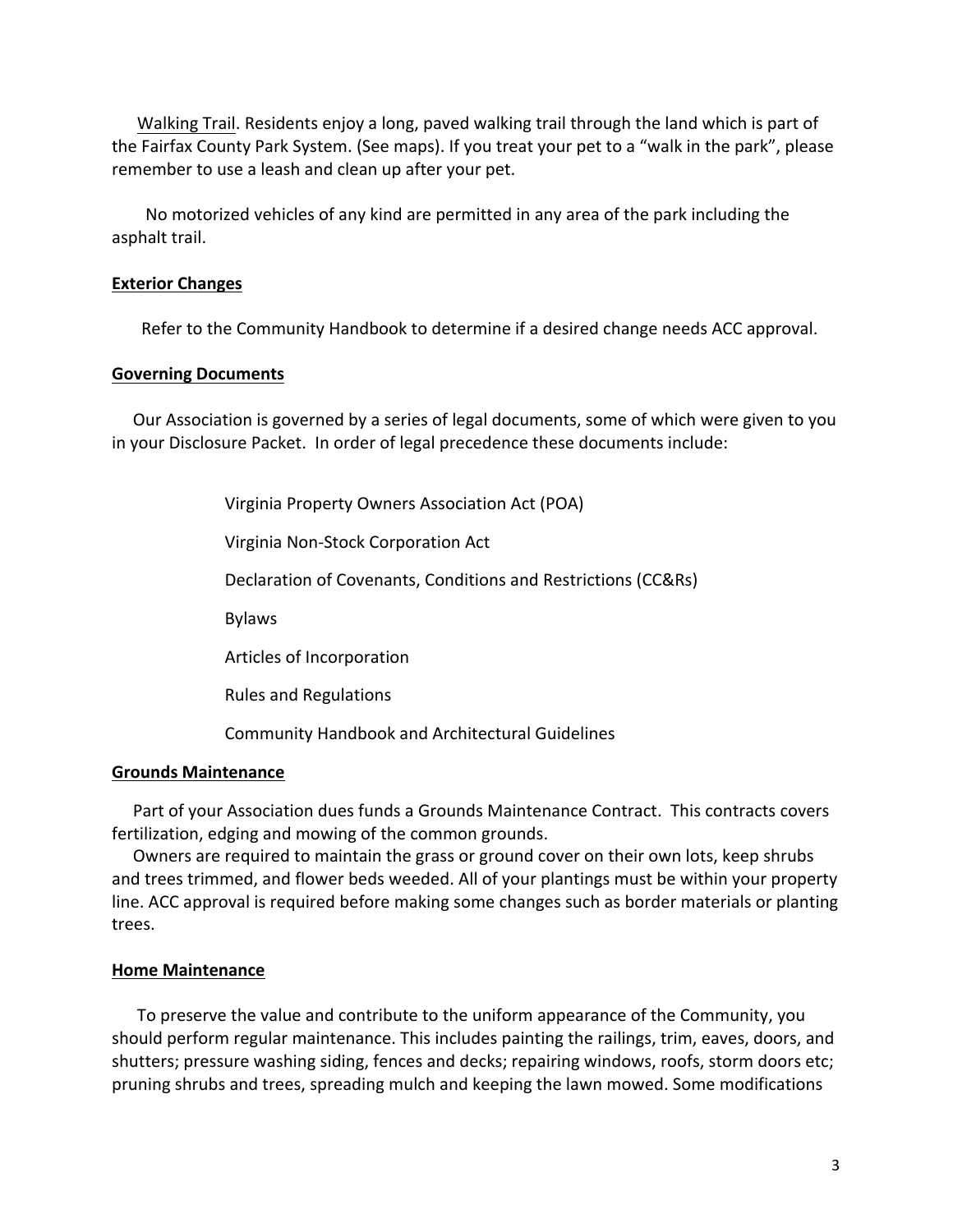require ACC approval. Please see the LRHOA handbook which can be found on our website www.loftridge.com

The ACC performs an inspection in April noting all maintenance needs and you will be sent a letter indicating those.

#### **Mailboxes**

The cluster mailbox where you receive your mail and any slates leading to that area are owned by the Association. Posting notices on the mailboxes is not permitted.

#### **Management**

The Association has contracted with Sequoia Management Company for dues collection, accounting and recommendations for operation of LRHOA.

| Sequoia Management Company | phone: (703) 803-9641     |
|----------------------------|---------------------------|
| 13998 Parkeast Circle      | fax: (703) 968-0936       |
| Chantilly, VA 20151        | management @loftridge.com |

### **Parking**

In accordance with our governing documents, one parking space has been assigned to each townhouse indicated by your address painted on the curb. Remaining parking spaces are on a first-come basis. Open parking is available along Ridge View Drive (a State road) and in the circles on Ridge View Drive and Cannon Lane. Please be considerate of your neighbors and advice your guests of this policy.

All vehicles parked within Loft Ridge must display current State inspection stickers and license plates. Vehicles owned by military personnel are not exempt. Vehicles in violation are subject to ticketing by the Fairfax County Police.

Fire lanes are marked by yellow curbs and by signs on upright posts (visible even in snow). Parking in these areas could result in immediate towing by our contracted towing company.

In inclement weather, vehicles may be towed from LRHOA roadways and parking areas if they are stalled, stuck, parked or abandoned.

#### **Pets**

Fairfax County has a Leash Law which means that all animals (other than cats) must be on a leash (held by a human) when they are off your property. Signs indicating this are posted throughout the Community.

Also, the County Pooper-Scooper Law requires that the human at the end of the leash pick up immediately after the pet and properly dispose of the pet waste. At Evergreen Knoll tot lot there is a waste station. There is a trash can at the Ridge View tennis court and a waste station across from the Ridge View tot lot.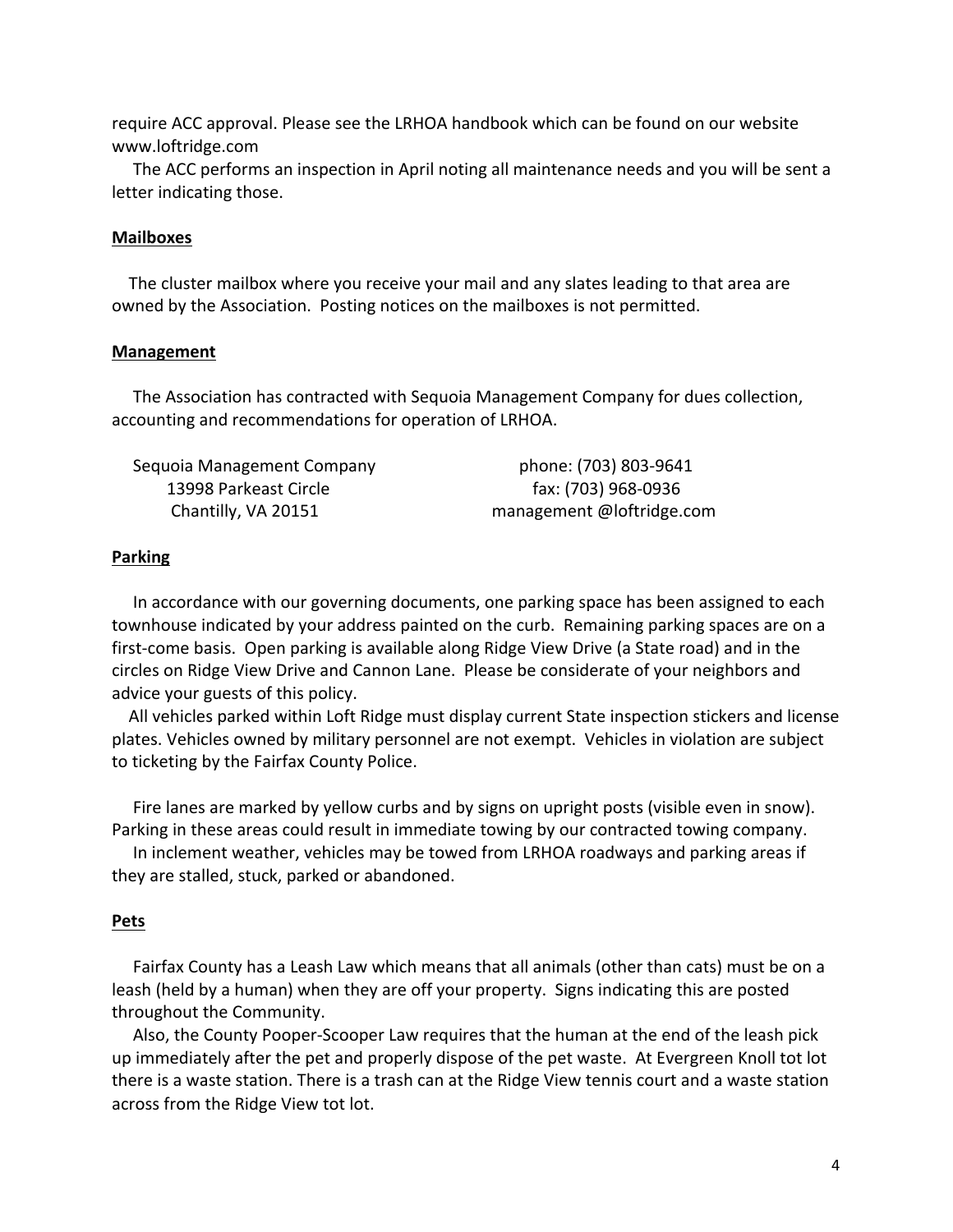Pet owners must also pick up after their pets in their own yards, whether fenced or open. This is necessary to control odor, rodent and insect infestation of your property, adjoining properties and the common areas.

At no time may pets be left unattended in backyards, on patios, on decks or on any part of the common areas.

#### **Rules or ACC Violations**

In accordance with the Virginia Property Owners Act (POA), the BOD has passed a Complaint and Due Process Procedure. In short, after due notifications and the opportunity for a hearing, the Association can pursue legal action against a homeowner for injunctive relief. The violations are mostly for ACC issues.

These situations occur infrequently but the ability to enforce rules is important to an efficient and beautiful Community.

#### **Snow**

The Association contracts for snow plowing and sanding services for our streets. In light snow or icy conditions, sand will be used. When snow accumulates 2" or more, plows will pile the snow in such a way as to keep travel lanes clear. They do NOT plow parking spaces!! The plowing contractors can only reach our streets when the main roads are open.

Homeowners are responsible for removal of snow from their vehicles, parking spaces and sidewalks in front of their residences. Please do not put snow onto your neighbor's property or anywhere that it may be plowed back into parking spaces.

In inclement weather, vehicles may be towed from LRHOA roadways and parked areas if they are stalled, stuck, parked or abandoned.

#### **Trash**

Regular trash pickup by Fairfax County is on Wednesday mornings. Trash cans and blue recycle cans are to be set out no earlier than 5pm Tuesday. The cans are to be set out 3' apart with wheels facing your house. Cans are to be returned to your rear yard Wednesday evening.

Trash, recycling and special pickup details are indicated in the Trash Policy on the website.

### **Tree Line Areas**

Part of the beauty of our Community is the surrounding wooded areas. In order to keep those areas in good health, please do not dump anything in these areas. Leaves, tree trimmings and grass clippings can be bagged for trash pickup. If placed in the tree lines, these items decompose slowly and may increase the fire hazard.